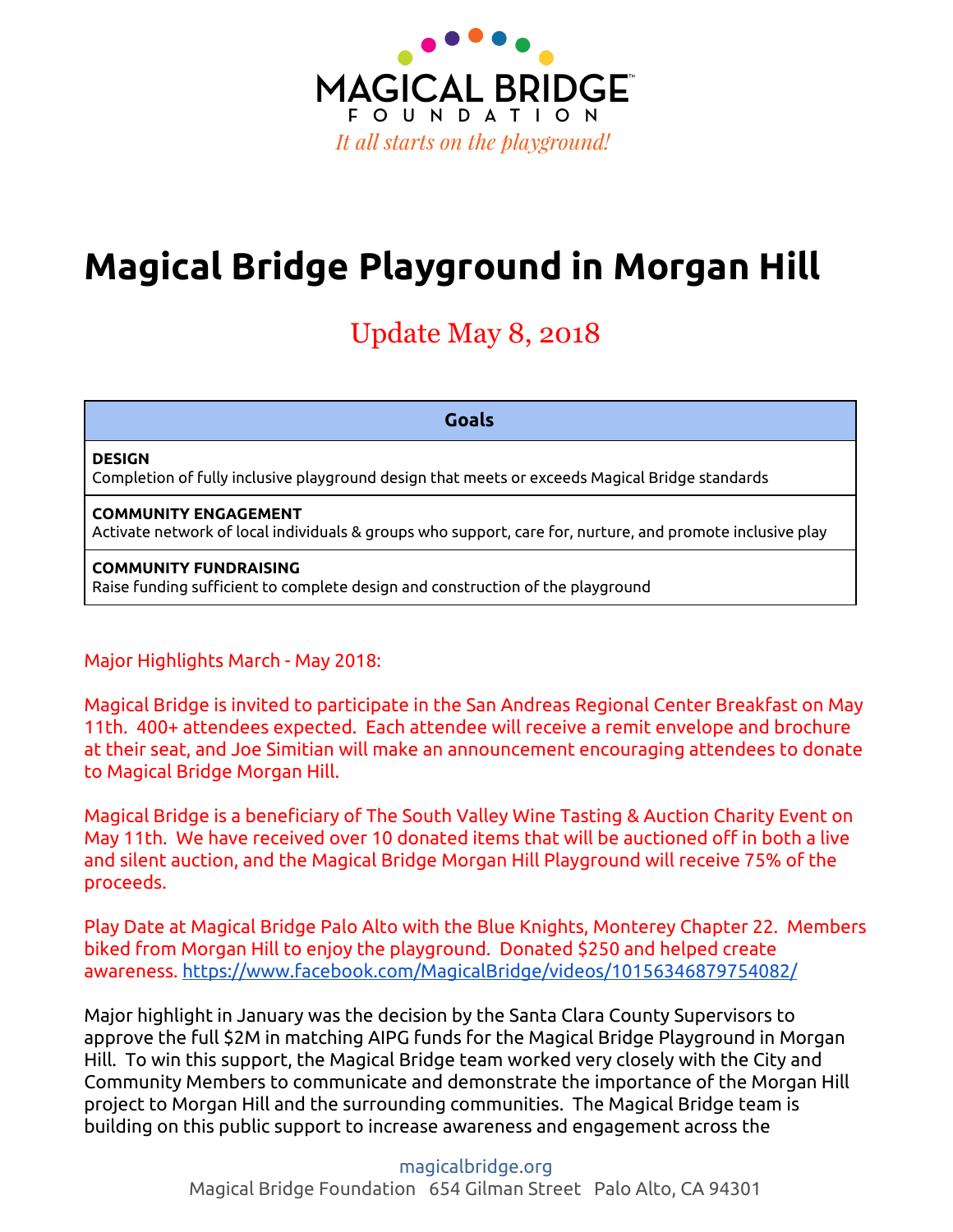

community while considering additional approaches to close the remaining funding gap.

# **DESIGN UPDATE**

● 6/11/18 - Peter Jensen and Jill Asher met with Chris Ghione to review conceptual designs

# **Fundraising Update**

| <b>Project Funding Target</b>        | \$5,230,000 |
|--------------------------------------|-------------|
| <b>City Contribution</b>             | \$2,000,000 |
| County AIPG funds                    | \$2,000,000 |
| <b>Community fundraising Target</b>  | \$1,230,000 |
| <b>COMMUNITY FUNDRAISING TO DATE</b> | \$143,000   |

| <b>Community Funding source</b>             | # donors | Avg<br>amount           | Amount to<br>date |
|---------------------------------------------|----------|-------------------------|-------------------|
| Zone sponsorship (Corporations, Foundation) |          |                         |                   |
| Grants & sponsorship of benches etc         | 3        | \$21,000                | \$65,000          |
| (Foundations, corporations, individuals)    |          |                         |                   |
| Coin Drives (coins and cash only)           |          | 10 schools   \$2,177.24 | \$21,772.40       |
| Note that school totals below include       |          |                         |                   |
| additional \$6k given by individual donors  |          |                         |                   |
| online                                      |          |                         |                   |

## **Morgan Hill Schools Coin Drive Participation**

The schools communities had a very strong, positive response to the coin drives. 10 of 10 participating schools have completed their coin drives raising with families from across the spectrum contributing to raise more than \$1000 from per school. We met our goal and raised a total of \$21,772.40.

## **Corporate and Foundation Giving:**

- Remax (David and Magdalena Clink): \$2K
- Valley Foundation: \$10K
- Acton Family Giving: \$50K
- Walmart Foundation: \$10K
- CSR Cares: \$5K

## [magicalbridge.org](http://magicalbridge.org/)

Magical Bridge Foundation 654 Gilman Street Palo Alto, CA 94301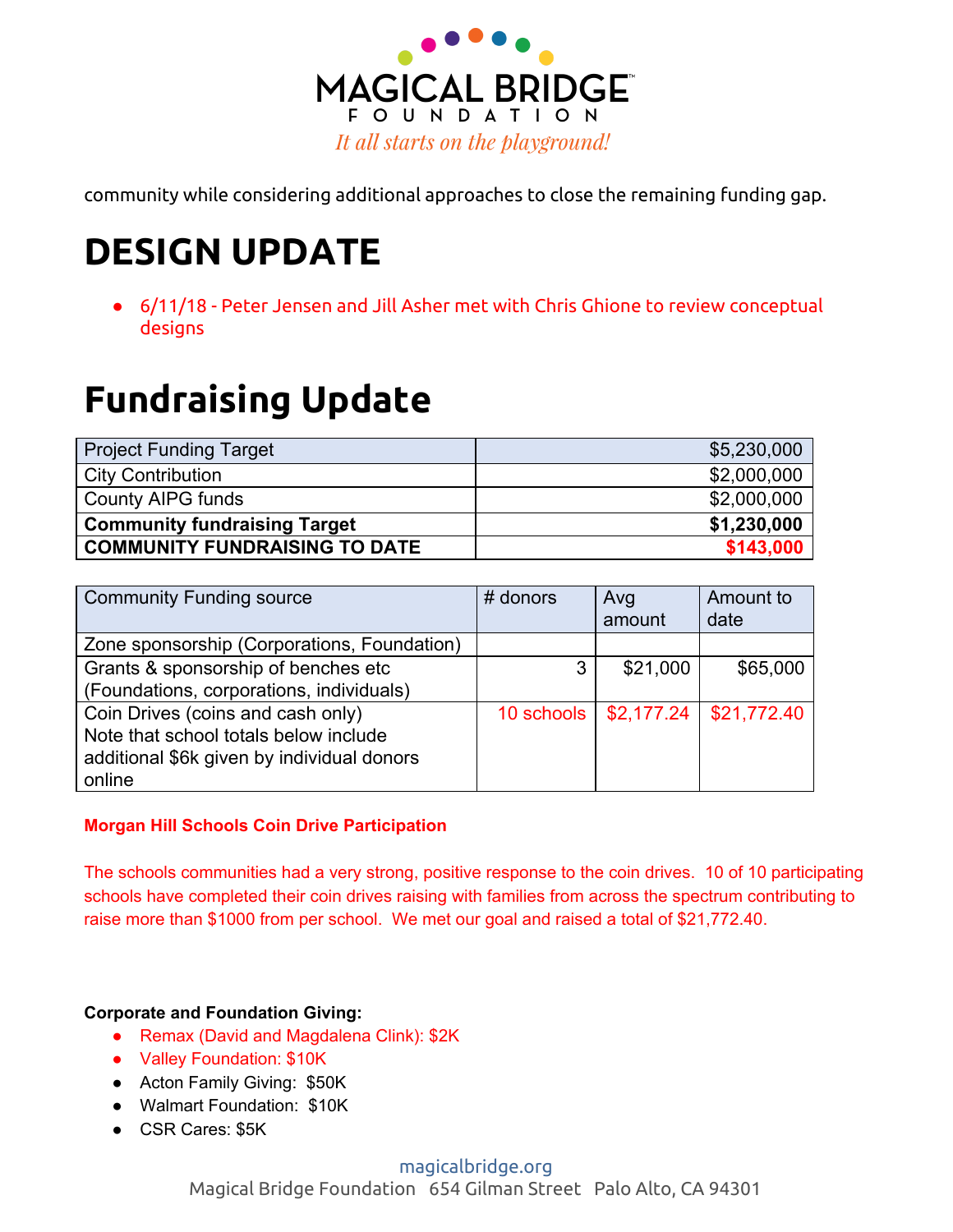

Magical Bridge continues to build relationships and pursue large "anchor" donors and zone sponsorship. Companies and organization that have expressed interest and are considering a grant include Kaiser, 49ers Foundation, Specialized, Cisco

## **Community Engagement**

The team continues to meet regularly with local community groups and individuals to expand the network of support. In addition to the coin drives noted and support for the SCC AIPG grants, community members have engaged in a variety of ways.

## **Completed Activities:**

- Professional Morgan Hill Fundraising Video completed and published. → Over 1400 views to date: <https://youtu.be/JxiBgEVqQRo>
- April 11th Presentation from Girl Scout Troop, \$800 raised from cookie sales
- **Morgan Hill Times** Magical Bridge Op-Ed piece was published link below in press coverage section.

**Individual Fundraising Pages created by community members. Over \$35K raised from these pages:**

- Gervacio Family [Fundraiser](https://magicalbridgefoundation.liveimpact.org/li/7811/sevent/evt/home/48489/p/56482/69)
- City Council [Member](https://magicalbridgefoundation.liveimpact.org/li/7811/sevent/evt/home/48489/p/48534/69) Rene Spring
- In [Memory](https://magicalbridgefoundation.liveimpact.org/li/7811/sevent/evt/home/48489/p/60974/69) of David Wilbur
- Tanaya Rose [Fundraiser](https://magicalbridgefoundation.liveimpact.org/li/7811/sevent/evt/home/48489/p/59402/69)
- [Cohen-Millet](https://magicalbridgefoundation.liveimpact.org/li/7811/sevent/evt/home/48489/p/57922/69) Fundraiser
- GVA [Cafe](https://magicalbridgefoundation.liveimpact.org/li/7811/sevent/evt/home/48489/p/49392/69)
- [Hernandez](https://magicalbridgefoundation.liveimpact.org/li/7811/sevent/evt/home/48489/p/82359/69) Family Fundraiser

## **Upcoming events and activities:**

- May 11th South Valley Wine Tasting and Auction Charity Event
- May 11th San Andreas Regional Center Breakfast

## **Recent Press Coverage**

## **Morgan Hill Life: Op Ed by Jill Asher**

**[http://morganhilllife.com/2018/02/22/guest-column-by-jill-asher-south-valley-is-ready-to-welcome-magical-bridg](http://morganhilllife.com/2018/02/22/guest-column-by-jill-asher-south-valley-is-ready-to-welcome-magical-bridge-playground/) [e-playground/](http://morganhilllife.com/2018/02/22/guest-column-by-jill-asher-south-valley-is-ready-to-welcome-magical-bridge-playground/)**

## **Morgan Hill Times: Morgan Hill Inclusive Playground gets County Grant**

[http://m.morganhilltimes.com/news/morgan-hill-inclusive-playground-gets-m-county-grant/article\\_72126](http://m.morganhilltimes.com/news/morgan-hill-inclusive-playground-gets-m-county-grant/article_72126e20-0774-11e8-9d8c-dfa54f22c1d9.html?mode=jqm) [e20-0774-11e8-9d8c-dfa54f22c1d9.html?mode=jqm](http://m.morganhilltimes.com/news/morgan-hill-inclusive-playground-gets-m-county-grant/article_72126e20-0774-11e8-9d8c-dfa54f22c1d9.html?mode=jqm)